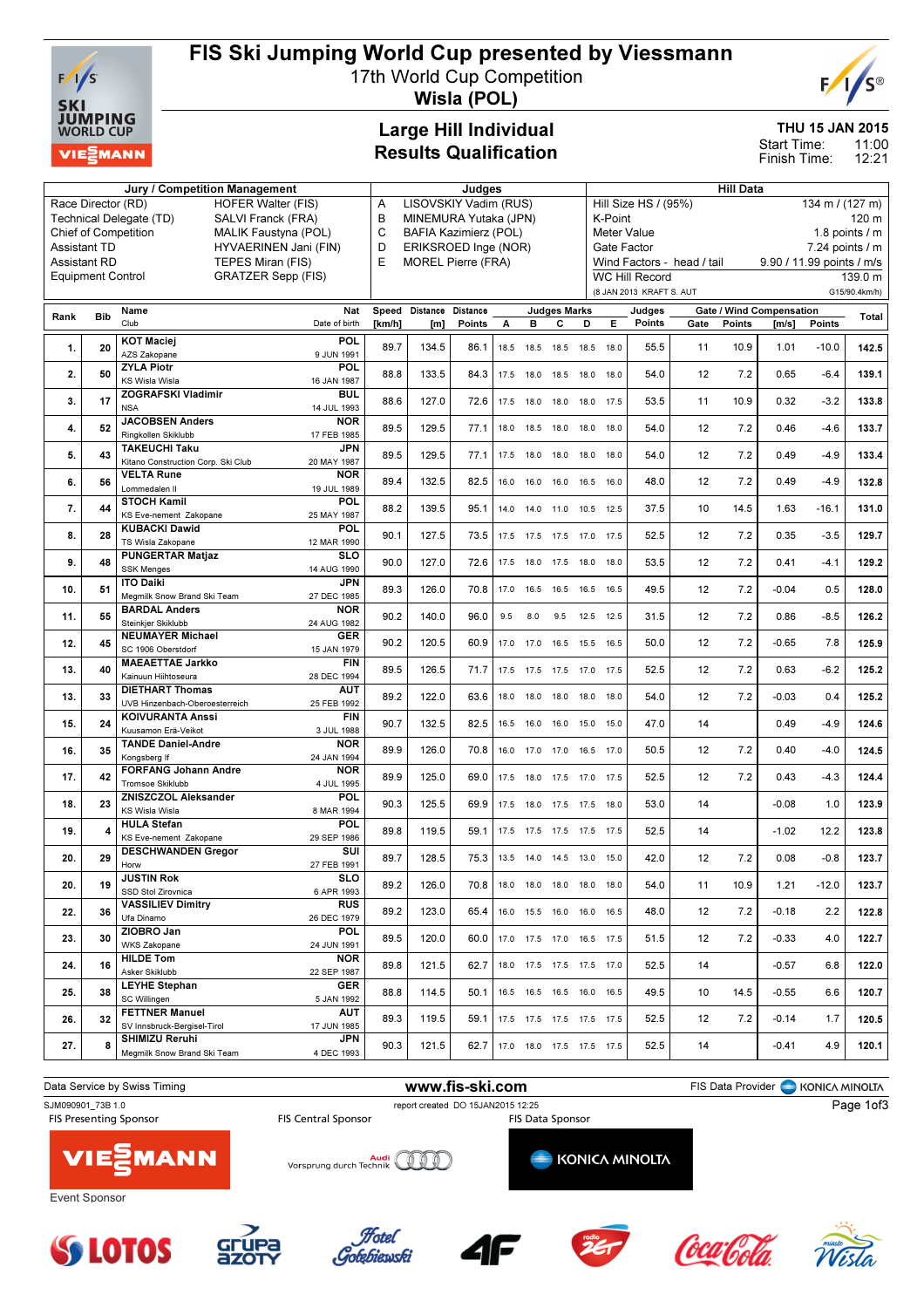

# FIS Ski Jumping World Cup presented by Viessmann

17th World Cup Competition



Wisla (POL)

#### Large Hill Individual Results Qualification

THU 15 JAN 2015

11:00 12:21 Start Time: Finish Time:

|      |                      | Name                                    | Nat                       | Speed  | Distance | <b>Distance</b> |      |                | <b>Judges Marks</b> |                              |      | Judges | <b>Gate / Wind Compensation</b> |        |         |         |       |
|------|----------------------|-----------------------------------------|---------------------------|--------|----------|-----------------|------|----------------|---------------------|------------------------------|------|--------|---------------------------------|--------|---------|---------|-------|
| Rank | <b>Bib</b>           | Club                                    | Date of birth             | [km/h] | [m]      | Points          | А    | в              | C                   | D                            | Е    | Points | Gate                            | Points | [m/s]   | Points  | Total |
| 28.  | 25                   | <b>HAZETDINOV Ilmir</b><br><b>CSKA</b>  | <b>RUS</b><br>28 OCT 1991 | 90.1   | 128.0    | 74.4            | 17.5 | 17.5 17.5      |                     | 17.5                         | 17.0 | 52.5   | 14                              |        | 0.73    | $-7.2$  | 119.7 |
|      |                      | <b>BOYARINTSEV Vladislav</b>            | <b>RUS</b>                |        |          |                 |      |                |                     |                              |      |        |                                 |        |         |         |       |
| 29.  | 34                   | Saint-Petersburg Dinamo                 | 31 OCT 1994               | 89.2   | 122.5    | 64.5            |      |                |                     | 17.5 17.5 17.5 17.0          | 16.5 | 52.0   | 12                              | 7.2    | 0.46    | $-4.6$  | 119.1 |
|      |                      | <b>MURANKA Klemens</b>                  | POL                       |        |          |                 |      |                |                     |                              |      |        |                                 |        |         |         |       |
| 30.  | 22                   | TS Wisla Zakopane                       | 31 AUG 1994               | 89.6   | 124.5    | 68.1            |      | 16.5 16.5 17.0 |                     | 16.5 17.0                    |      | 50.0   | 14                              |        | $-0.07$ | 0.8     | 118.9 |
|      |                      | <b>DEZMAN Nejc</b>                      | SLO                       |        |          |                 |      |                |                     |                              |      |        |                                 |        |         |         |       |
| 31.  | 37                   | SK Triglav Kranj                        | 7 DEC 1992                | 88.9   | 130.0    | 78.0            |      |                |                     | 16.0  15.5  15.0  15.5  16.0 |      | 47.0   | 12                              | 7.2    | 1.53    | $-15.1$ | 117.1 |
|      |                      | <b>ASIKAINEN Lauri</b>                  | <b>FIN</b>                |        |          |                 |      |                |                     |                              |      |        |                                 |        |         |         |       |
| 32.  | 47                   | Kuusamon Erae-Veikot                    | 28 MAY 1989               | 89.3   | 118.5    | 57.3            |      |                |                     | 17.0  17.5  16.5  17.0  17.0 |      | 51.0   | 12                              | 7.2    | 0.09    | $-0.9$  | 114.6 |
|      |                      | <b>BIELA Stanislaw</b>                  | POL                       |        |          |                 |      |                |                     |                              |      |        |                                 |        |         |         |       |
| 33.  | $\mathbf{2}$         | UKS SOLTYSIANIE STARE BYSTRE            | 2 APR 1994                | 89.3   | 117.5    | 55.5            |      | 16.5 17.0 17.0 |                     | 16.5 16.5                    |      | 50.0   | 14                              |        | $-0.72$ | 8.6     | 114.1 |
|      |                      | <b>HLAVA Lukas</b>                      | <b>CZE</b>                |        |          |                 |      |                |                     |                              |      |        |                                 |        |         |         |       |
| 34.  | 18                   | Dukla Liberec                           | 10 SEP 1984               | 89.0   | 117.5    | 55.5            |      | 16.5 16.5 17.0 |                     | 17.0                         | 16.5 | 50.0   | 11                              | 10.9   | 0.25    | $-2.5$  | 113.9 |
|      |                      | <b>KLUSEK Bartlomiei</b>                | POL                       |        |          |                 |      |                |                     |                              |      |        |                                 |        |         |         |       |
| 35.  |                      | LKS Klmczok Bystra                      | 15 JAN 1993               | 89.6   | 118.0    | 56.4            |      | 16.5 17.5 17.0 |                     | 16.5                         | 16.5 | 50.0   | 14                              |        | $-0.60$ | 7.2     | 113.6 |
|      | 6                    | <b>CECON Federico</b>                   | <b>ITA</b>                | 90.5   |          |                 |      |                |                     |                              |      |        | 14                              |        |         |         | 113.1 |
| 36.  |                      | G.S. FIAMME GIALLE                      | 11 JUN 1994               |        | 120.5    | 60.9            | 17.0 | 17.0 17.5      |                     | 17.0                         | 16.5 | 51.0   |                                 |        | $-0.10$ | 1.2     |       |
| 37.  | 27                   | <b>SAKUYAMA Kento</b>                   | <b>JPN</b>                | 88.9   | 118.5    | 57.3            | 17.0 | 17.5 17.0      |                     | 17.0                         | 17.5 | 51.5   | 12                              | 7.2    | 0.38    | $-3.8$  | 112.2 |
|      |                      | Kitano Construction Corp.Ski Team       | 3 JUL 1990                |        |          |                 |      |                |                     |                              |      |        |                                 |        |         |         |       |
| 38.  | 15                   | <b>COLLOREDO Sebastian</b>              | <b>ITA</b>                | 90.2   | 114.0    | 49.2            |      | 16.5 16.5 17.0 |                     | 16.5 16.5                    |      | 49.5   | 14                              |        | $-1.10$ | 13.2    | 111.9 |
|      |                      | GRUPPO SCIATORI FIAMME GIALLE           | 9 SEP 1987                |        |          |                 |      |                |                     |                              |      |        |                                 |        |         |         |       |
| 39.  | 46                   | <b>KRANJEC Robert</b>                   | SLO                       | 89.6   | 117.0    | 54.6            |      | 16.5 16.5 17.0 |                     | 17.0 16.5                    |      | 50.0   | 12                              | 7.2    | 0.01    | $-0.1$  | 111.7 |
|      |                      | SK Triglav Kranj                        | 16 JUL 1981               |        |          |                 |      |                |                     |                              |      |        |                                 |        |         |         |       |
| 40.  | 54                   | <b>EISENBICHLER Markus</b>              | <b>GER</b>                | 89.2   | 111.5    | 44.7            |      |                |                     | 16.5 16.5 17.0 16.5 16.5     |      | 49.5   | 12                              | 7.2    | $-0.57$ | 6.8     | 108.2 |
|      |                      | <b>TSV Siegsdorf</b>                    | 3 APR 1991                |        |          |                 |      |                |                     |                              |      |        |                                 |        |         |         |       |
|      |                      |                                         |                           |        |          |                 |      |                |                     |                              |      |        |                                 |        |         |         |       |
|      | <b>Not Qualified</b> |                                         |                           |        |          |                 |      |                |                     |                              |      |        |                                 |        |         |         |       |
| 41.  | 13                   | <b>ALEXANDER Nicholas</b>               | <b>USA</b>                | 90.0   | 116.5    | 53.7            |      | 16.5 16.5 17.0 |                     | 17.0 16.5                    |      | 50.0   | 14                              |        | $-0.36$ | 4.3     | 108.0 |
|      |                      | Lebanon Outing Club                     | 24 AUG 1988               |        |          |                 |      |                |                     |                              |      |        |                                 |        |         |         |       |
| 42.  | 49                   | <b>KOFLER Andreas</b>                   | <b>AUT</b>                | 89.0   | 113.5    | 48.3            |      | 16.5 16.5 16.5 |                     | 16.0 16.0                    |      | 49.0   | 12                              | 7.2    | $-0.22$ | 2.6     | 107.1 |
|      |                      | SV Innsbruck-Bergisel-Tirol             | 17 MAY 1984               |        |          |                 |      |                |                     |                              |      |        |                                 |        |         |         |       |
| 43.  | 31                   | KOBAYASHI Junshiro                      | <b>JPN</b>                | 89.0   | 112.0    | 45.6            |      |                |                     | 16.5 16.5 16.5 16.5 16.5     |      | 49.5   | 12                              | 7.2    | $-0.26$ | 3.1     | 105.4 |
|      |                      | Megmilk Snow Brand Ski Team             | 11 JUN 1991               |        |          |                 |      |                |                     |                              |      |        |                                 |        |         |         |       |
| 44.  | 11                   | <b>VARESCO Daniele</b>                  | <b>ITA</b>                | 90.6   | 114.0    | 49.2            | 16.5 | 16.5 17.0      |                     | 16.5                         | 16.0 | 49.5   | 14                              |        | $-0.55$ | 6.6     | 105.3 |
|      |                      | U.S. DOLOMITICA A.S.D.                  | 25 JUL 1995               |        |          |                 |      |                |                     |                              |      |        |                                 |        |         |         |       |
| 45.  | 26                   | <b>MAKSIMOCHKIN Mikhail</b>             | <b>RUS</b>                | 88.2   | 118.0    | 56.4            |      | 17.0 17.5 17.0 |                     | 17.0                         | 17.0 | 51.0   | 12                              | 7.2    | 0.97    | $-9.6$  | 105.0 |
|      |                      | Nizhniy Novgorod                        | 29 AUG 1993               |        |          |                 |      |                |                     |                              |      |        |                                 |        |         |         |       |
| 46.  |                      | <b>GLASDER Michael</b>                  | <b>USA</b>                | 90.3   | 111.5    | 44.7            | 16.5 |                | 16.5 16.5           | 16.0                         | 16.5 | 49.5   | 14                              |        | $-0.79$ | 9.5     | 103.7 |
|      |                      | Norge Ski Club<br><b>ROWLEY Matthew</b> | 27 MAR 1989<br>CAN        |        |          |                 |      |                |                     |                              |      |        |                                 |        |         |         |       |
| 47.  |                      | Altius Nordic Ski Club                  | 4 JUN 1993                | 90.1   | 110.0    | 42.0            | 16.5 | 16.5 16.5      |                     | 16.0                         | 16.5 | 49.5   | 14                              |        | $-1.00$ | 12.0    | 103.5 |
|      |                      | <b>RUDA Adam</b>                        | <b>POL</b>                |        |          |                 |      |                |                     |                              |      |        |                                 |        |         |         |       |
| 47.  |                      | ZTS Zakucie Zagorz                      | 18 NOV 1995               | 90.2   | 111.0    | 43.8            | 16.0 | 16.0           | 16.5                | 15.5                         | 16.0 | 48.0   | 14                              |        | $-0.98$ | 11.7    | 103.5 |
|      |                      | <b>TEPES Jurij</b>                      | SLO                       |        |          |                 |      |                |                     |                              |      |        |                                 |        |         |         |       |
| 49.  | 39                   | SD Dolomiti                             | 14 FEB 1989               | 89.2   | 109.5    | 41.1            |      | 16.5 17.0 16.5 |                     | 16.5 17.0                    |      | 50.0   | 12                              | 7.2    | $-0.33$ | 4.0     | 102.3 |
|      |                      | <b>KRAUS Marinus</b>                    | <b>GER</b>                |        |          |                 |      |                |                     |                              |      |        |                                 |        |         |         |       |
| 50.  | 53                   | Wsv Oberaudorf                          | 13 FEB 1991               | 89.7   | 108.5    | 39.3            |      | 16.5 16.0 16.5 |                     | 16.0                         | 16.0 | 48.5   | 12                              | 7.2    | $-0.47$ | 5.6     | 100.6 |
| 51.  | 1                    | <b>LEJA Krzysztof</b>                   | <b>POL</b>                | 90.2   | 109.5    | 41.1            |      | 16.5 17.0 16.5 |                     |                              | 16.5 | 49.5   | 14                              |        | $-0.47$ | 5.6     | 96.2  |
|      |                      | AZS ZAKOPANE                            | 21 FEB 1996               |        |          |                 |      |                |                     | 16.0                         |      |        |                                 |        |         |         |       |
| 52.  | 41                   | <b>MATURA Jan</b>                       | <b>CZE</b>                | 88.5   | 105.0    | 33.0            |      |                |                     | 16.0  16.5  16.5  16.5  16.5 |      | 49.5   | 12                              | 7.2    | $-0.51$ | 6.1     | 95.8  |
|      |                      | Dukla Liberec                           | 29 JAN 1980               |        |          |                 |      |                |                     |                              |      |        |                                 |        |         |         |       |
| 53.  | 21                   | <b>HAJEK Antonin</b>                    | <b>CZE</b>                | 88.9   | 101.5    | 26.7            |      |                |                     | 15.0  15.5  16.0  16.5  16.0 |      | 47.5   | 11                              | 10.9   | $-0.54$ | 6.5     | 91.6  |
|      |                      | Dukla Liberec                           | 12 FEB 1987               |        |          |                 |      |                |                     |                              |      |        |                                 |        |         |         |       |
| 54.  | 10                   | <b>KANG Chil-Ku</b>                     | <b>KOR</b>                | 89.9   | 102.0    | 27.6            |      |                |                     | 16.0  16.0  15.5  15.5  16.0 |      | 47.5   | 14                              |        | $-0.53$ | 6.4     | 81.5  |
|      |                      | High1 Resort                            | 8 AUG 1984                |        |          |                 |      |                |                     |                              |      |        |                                 |        |         |         |       |
| 55.  | 14                   | <b>CHOI Heung-Chul</b>                  | <b>KOR</b>                | 89.4   | 101.5    | 26.7            |      |                |                     | 16.0 16.0 16.0 16.0 16.0     |      | 48.0   | 14                              |        | $-0.55$ | 6.6     | 81.3  |
|      |                      | High1 Resort                            | 3 DEC 1981                |        |          |                 |      |                |                     |                              |      |        |                                 |        |         |         |       |
| 56.  | 12                   | <b>ZHAPAROV Marat</b>                   | KAZ                       | 89.2   | 93.5     | 12.3            |      |                |                     | 14.5 13.5 15.0 14.5 14.0     |      | 43.0   | 14                              |        | $-1.34$ | 16.1    | 71.4  |
|      |                      | Almaty Skiclub                          | 25 AUG 1985               |        |          |                 |      |                |                     |                              |      |        |                                 |        |         |         |       |